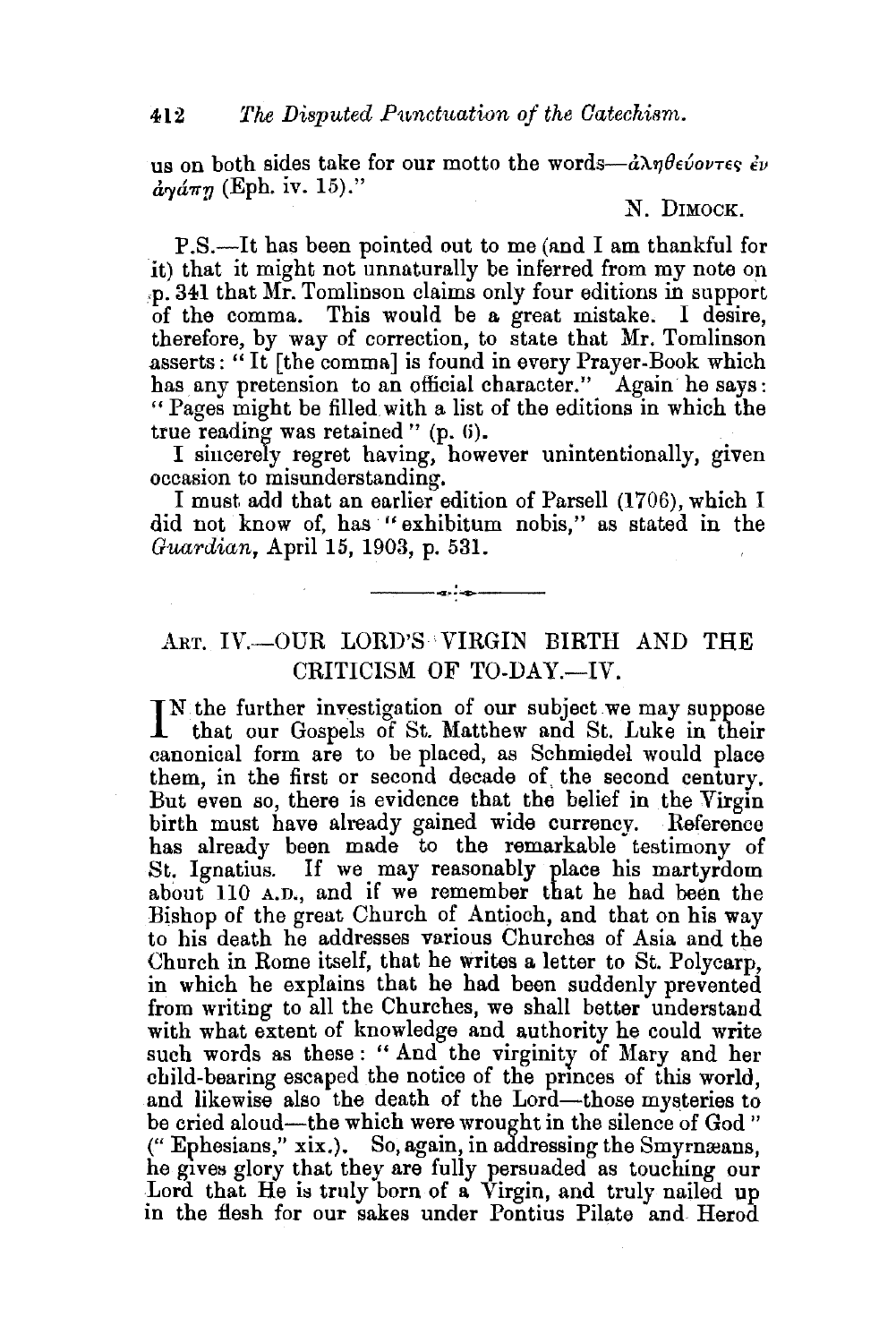## *Our Lord's Virgin Birth and the 01·iticism, of To-day.* 415

Much stress has been laid upon the fact that the Ebionites of the second century denied the Virgin birth. But we must remember that the name " Ebionites" does not meet us at all before the time of St. Irenaus; and that Origen in two places  $($ "Contra Celsum," v. 61, and "Com. Matt.," xvi. 12) refers to two kinds of Ebionites, one of which acknowledged that Jesus was born of a Virgin, while the other did not accept this belief. No doubt there are statements in Justin Martyr which plainly show that a certain number of Christians in his day held with this latter kind of Ebionite, referred to by  $O$ rigen.<sup>1</sup> But the context in which Justin places his statements enables us to see, not only that Jewish Christians would have had a special difficulty with regard to the acceptance of the Lord's Virgin birth, since the Jews believed that the Messiah was to be born "a man of men" (as Justin points out in his "Dialogue with Trypho"), but that Justin himself is stating the belief of a minority in the Church-a belief which he for his own part strongly repudiates : "For there are some, I said, of our number who admit that He is Christ, while holding Him to be a man of men, with whom I do not agree; nor would I, even though most of those who have the same opinions as myself should say so, since we were enjoined by Christ Himself to put no faith in human doctrines, but those proclaimed by the blessed prophets and taught by Himself" ("Dial. cum Tryphone," 48). Professor Schmiedel {" Encycl. Biblica," Art. " Mary," iii., 2963) bids us remember that we do not hear of the Ebionites as a " sect " before the end of the second century ; and he quotes the above passage in Justin, or, rather, a few words of it, in proof that the Ebionites represented the continuation of one of the earliest tendencies of Christianity. But that tendency was predominantly a Jewish tendency, as Iremeus, in his description of the Ebionites, abundantly testifies ("Against Heresies," i. 26, 2); and that such a tendency might easily be associated with a difficulty in accepting the Virgin birth we have already

<sup>&</sup>lt;sup>1</sup> In his "History of Early Christianity," p. 207 *et seq.*, Mr. Pullan has fully discussed Dr. Hort's statement that the Ebionites and Nazarenes were fully discussed Dr. Hort's statement that the Ebionites and Nazarenes were only one sect (" J udaistic Christianity," p. 197, and to the same effect Dr. Bright, "Some Aspects of Primitive Church Life," p. 259). But if we prefer Dr. Hort's account, and see in the name Nazarene a description of the Jewish Christians of Syria, "either taken or inherited from the designation of the Apostolic Age," it does not follow that we should Lord's birth and person. Epiphanius in his day is very hesitating in his language, and apparently cannot say whether they denied the Virgin birth or not, whilst in their Christology there is also considerable uncertainty, although they appear to have held what may be fairly called "the somewhat shrunken orthodoxy" of the *Didache.*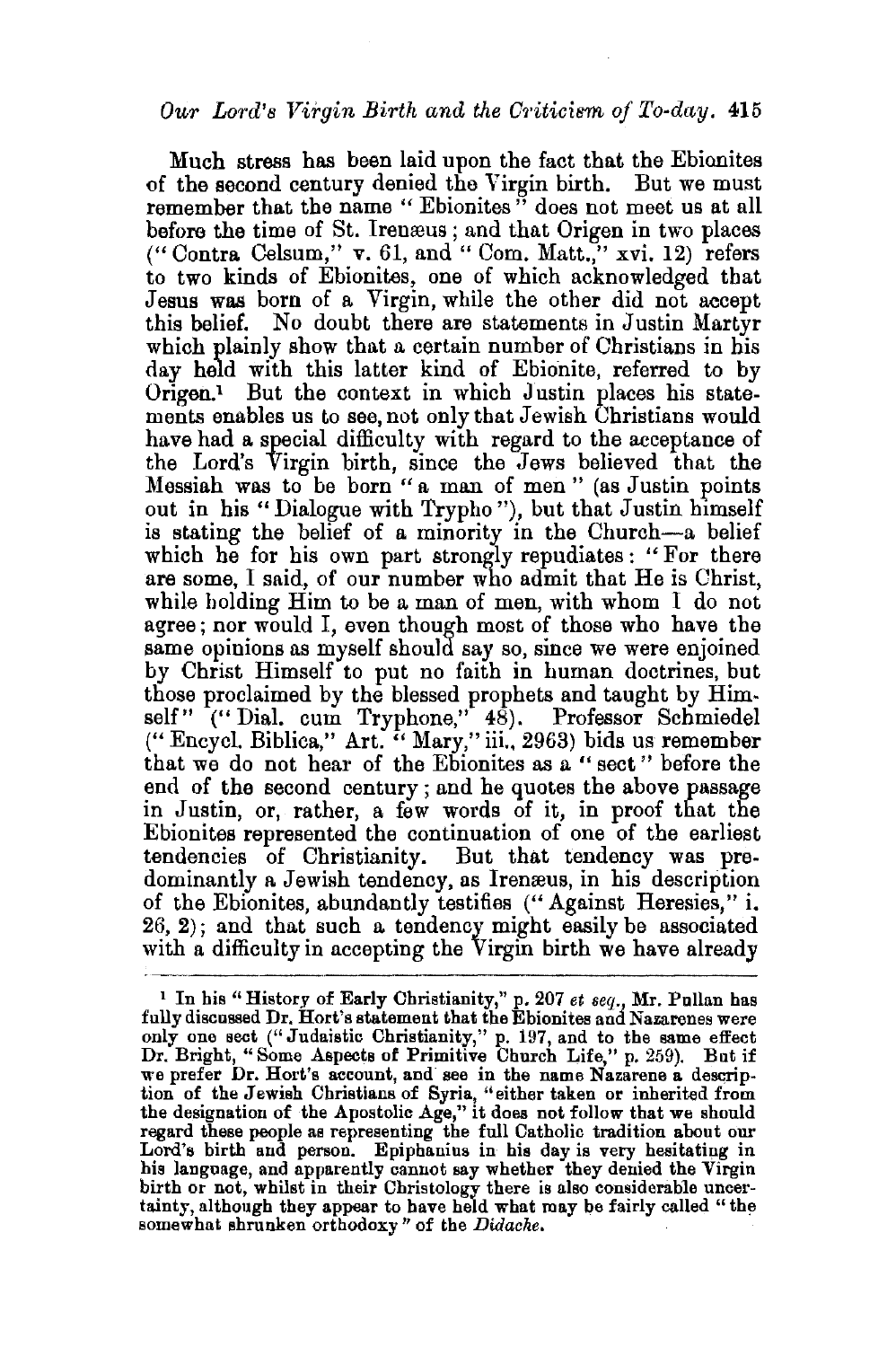seen. We do not, however, find that Dr. Schmiedel quotes the strong condemnation which Justin Martyr passes, nor does he mention that the Church-writers mentioned above show that the belief in the Virgin birth was not only of early date, but of wide acceptance-an acceptance shared amongst others by the Churches of Syria and Palestine. And whatever may have been their origin, Justin Martyr's "some of our number" certainly did not represent the belief of the Catholic Church.

The mention of St. Ireneus reminds us how his writings supply us with a further remarkable proof of the position which must have been assigned to the belief in the Virgin birth, long before the close of the second century and in Churches far and wide.<sup>1</sup> In the opening of his great work ("Against Heresies," i. 10) he speaks of the faith which the Church had received from the Apostles and their disciples: in one God, the Father Almighty; in one Christ Jesus, the Son of God made flesh for our salvation ; and in the Holy Ghost, Who by the prophets declared the birth of a Virgin, and the Passion and Resurrection and bodily Ascension. After reciting these and other articles of the Faith, Irenaeus proceeds to remark that, "while the languages of the world differ, the tenor of the tradition is one and the same; and neither have the Churches situated in the regions of Germany believed otherwise, nor do they hold any other tradition, neither in the parts of Spain, nor among the Celts, nor in the East, nor in Egypt, nor in I.ibya, nor those which are situate in the middle parts of the world." Again, in a later part of his work (iii. 4) he speaks of the tradition which the Apostles had delivered to those whom they entrusted with the Churches, which accept the articles of the Faith mentioned above, and believe in  $O$ ne God, the Framer of heaven and earth and of all things that are in them, by Christ Jesus the Son of God, " Who for His surpassing love's sake towards His creatures submitted to the birth which was to be of the Virgin."<sup>2</sup>

It may be noted in passing that the latest date to which we can refer the work of St. Irenaeus  $(190 A.D.)$  is also the same date to which Professor Schmiedel has lately assigned the

<sup>&</sup>lt;sup>1</sup> See Wohlenberg, "Geboren von der Jungfrau Maria," p. 40.<br><sup>2</sup> The Bishop of Worcester ("Dissertations," p. 44), in referring to the testimony of St. Irenæus, points out what special stress he lays upon the representation of two churches--that of Rome, and that of the Church of St. Potycarp, Smyrna-who taught those things which be had learned from the Apostles. St. Iremeus dwells upon this testimony just before he mentions the various articles of the Creed, iii. 3, and he adds: "Yea, and the Church in Ephesus, having had both Paul for its founder and John to abide among them, is a true witness of the Apostles' tradition."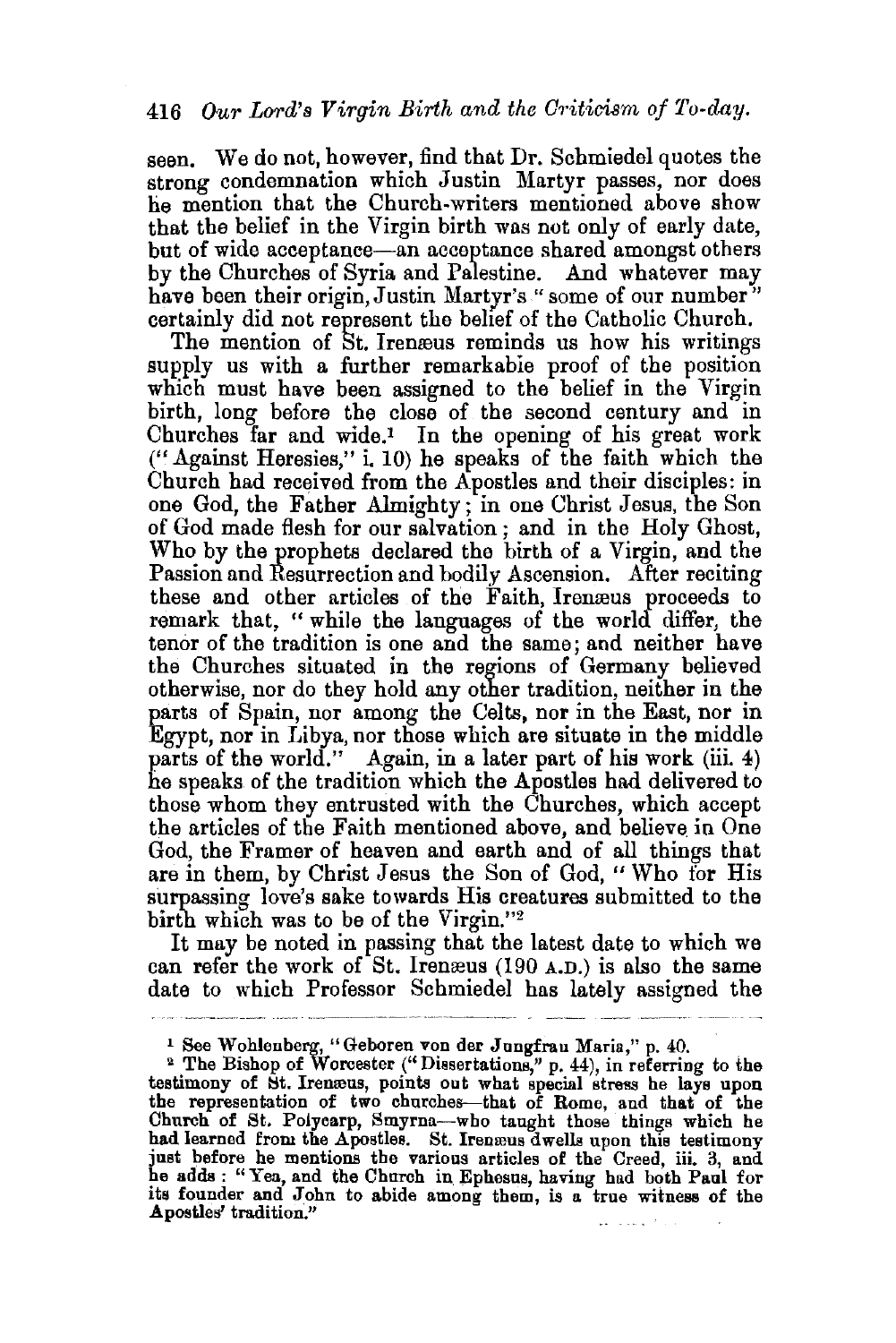remarkable epitaph of Avircius of Hieropolis, the rediscovery of which we owe to Professor Ramsay.1 From this epitaph we gain an invaluable picture of Church life and belief in the second century, and Ramsay strongly maintains that in one striking expression, where our Lord is spoken of as " the Fish from the fountain, mighty, pure, which a spotless Virgin grasped," we have a reference to His conception by a spotless Virgin. It must, however, be admitted that Bishop Lightfoot inclines to refer the Virgin to the Church  $('$  Ignatius,"  $\tilde{i}$ , 481), whilst Schmiedel apparently regards the expression as ambiguous(" Encycl. Biblica," Art." Gospels," ii., 1778). But if we prefer Professor Ramsay's interpretation, its significance is very great, since Avircius, no less than Irenæus, claims to describe the faith as it was held everywhere, in many and different Jands ; A vircius had travelled east and west, and wherever he goes he finds fellow-worshippers in the same Church, and fellow-believers in the same faith. But without pressing this point of interpretation, we may add to St. Irenæus the great names of Tertullian and Clement of Alexandria, although in the latter the references are few. And to these, again, we may add the testimony of writers so varied as Origen, Hippolytus, Cyprian, Lactantius, to say nothing of others.

Much has been made of the fact that the original Nicene Creed as accepted by the Council contained no allusion to the Virgin birth, and we are significantly told that the time may come when the original Creed of Nicrea may gain a hearing. But let us look into the matter for a moment. The Bishop who occupied the first seat at the Council of Nicæa, on the right of the Emperor, was Eusebius of Cæsarea; he delivered the opening address, and his Creed, the Creed of the Church of Cresarea, was first presented to the Council But that Creed, so it is objected, made no mention of the Virgin birth. Yes; but does it follow that Eusebius denied it? We shall make a great mistake if we jump at any such conclusion. The same Bishop, in writing against Marcellus within a few years of the Council, on the theology of the Church,<sup>2</sup> speaks in one and the same sentence of the birth from the holy Virgin, of the becoming Man, of the Suffering. Does not the true explanation lie in the fact that the Virgin birth was supposed—as it has been well said—to be *involved in* any statement of the Incarnation ? It will be noticed that in the

<sup>&</sup>lt;sup>1</sup> Expositor, ix., pp. 264-272, Third Series; and Bishop Lightfoot's account, *Expositor*, i., p. 5, Third Serier.

 $*$  The passage is quoted by the Bishop of Worcester in a note on p. 42, " Dissertations."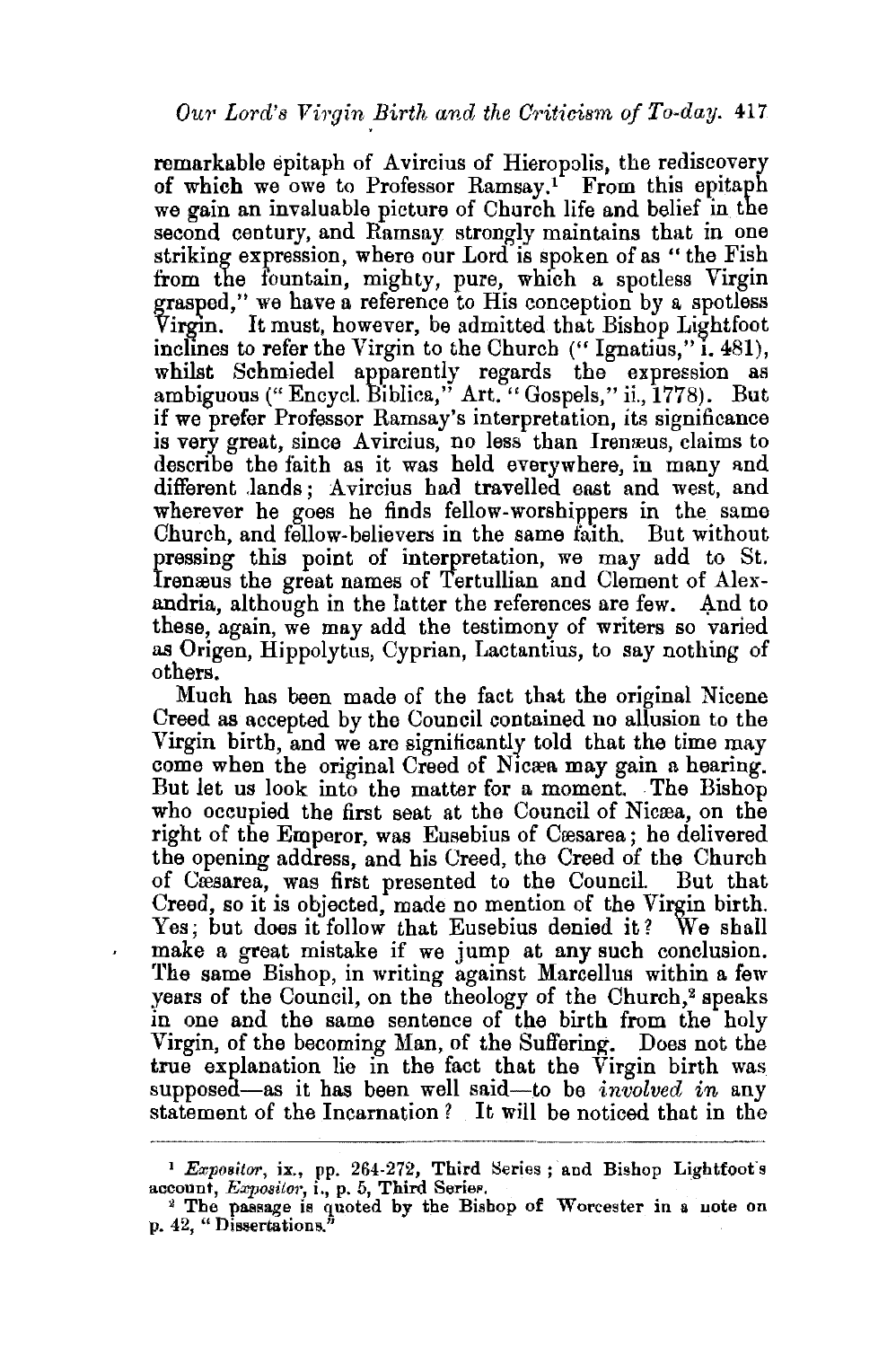passage quoted. from Eusebius' own writings the allusion is quite incidental; it evidently indicates, from its terms, a truth well known, and it places the Virgin birth and the Passion on the same level as historical facts. But may we not fairly ask, Why should the additional statement "And was incarnate by the Holy Ghost of the Virgin Mary "present a stumbling-block to those who acknowledge that they are prepared to accept the Nicene Creed as it was adopted by the Council? To believe that Jesus Christ, God of God, Light of Light, Very God of Very God, begotten, not made, being of one substance with the Father, was incarnate and was made Man, involves a belief in a miracle so stupendous, so transcending all other facts in the world's history, that the details connected with it can scarcely surprise us on the ground that they, too, are in their nature unique. Whatever difficulty these details may present, a still greater difficulty faces us in any attempt to account for their origin and their acceptance, apart from their truth.1 It is quite beside the mark to maintain that the expression "Born of the Virgin Mary" is only symbolical of our Lord's unique purity and sinlessness (so apparently Lobstein and other modern writers). If this had been their purpose, we may ask, why should such words have been introduced at all? One might have supposed that it would have been easier and more intelligible, if we may judge from the standpoint of our opponents, to have said simply : "Who knew no sin"  $(2 \text{ Cor. } v. 21)$ , and we should then have had, at all events, an article of the Creed which rested upon an indisputable foundation, so far as the New Testament is concerned.

Professor Schmiedel tells us that the Church attached the highest value to the doctrine of the Virgin birth. In one direction a value for this doctrine was sought in connecting it with the sinlessness of Jesus, although it was not until the doctrine of original sin had been fully developed that the theory of the Virgin birth became important with regard to  $\text{Him}$  (Art. "Mary," *u.s.*, 2964). But if, according to Schmiedel, this important connection existed between the assertion of original sin on the one hand, and the doctrine of a Virgin birth on the other, and if we remember that no

<sup>1</sup> In" *Conlentio Veritatis,"* p. 88, we read: "We should not now expect a *priori* that the Incarnate Logos wonld be born without a human father"; but if the belief in the Virgin birth comes to us, as we maintain, from Jewish circles, there was no a *priori* expectation to this effect, and the only prophecy which could be quoted in support of it was not referred at the time of the Advent to the Messiah at all." Bee also Dr. Chase's criticism, "Supernatural Element in our Lord's earthly Life," p. 23.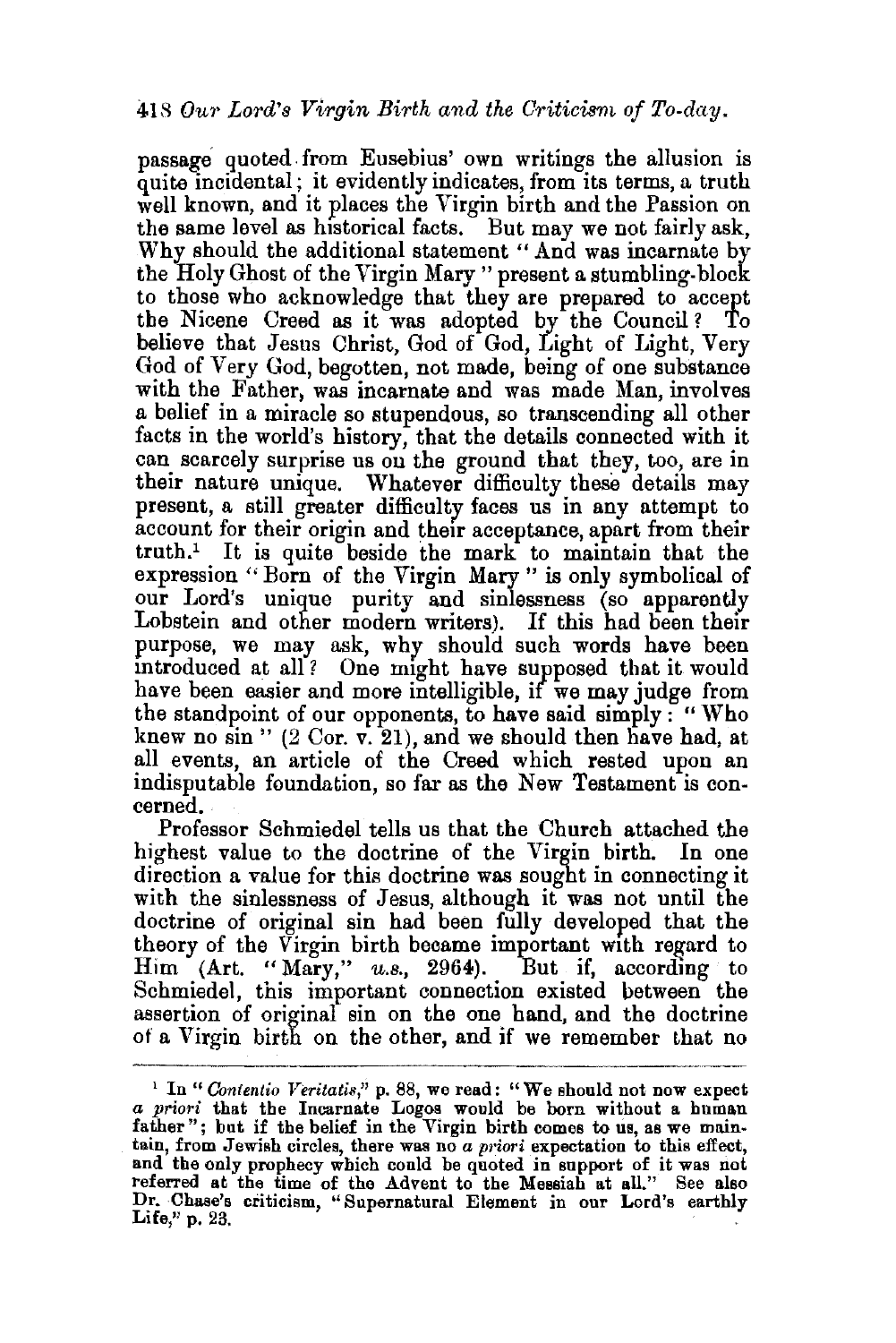one has assetted more emphatically than St. Paul the doctrine of original sin (although he does not use the precise phrase) and the implication of all men in Adam's fall, the strange thing would have been, as Schmiedel's words help to show us, if the Apostle had not regarded the birth of the one Sinless Man, as differing in some way from the ordinary propagation of a sinful race. Whilst, then, it is quite true that we cannot *prove* that the Virgin birth was known to St. Paul, it is none the less true that such a mode of birth falls in, and that, too, in a remarkable manner, with the Apostle's own language, and with the language of the early Church-e.g., that of St. Irenæus ("Against Heresies," iii.  $22$ ; v. 1, 19). In modern days this connection between sinlessness and the birth of a virgin has been often emphasized, but in a different manner from that remarked upon by Dr. Schmiedel, who seems to think that the only logical outcome is the Roman doctrine of the Jmmaculate Conception. Thus, Dr. Illingworth ("Divine 1mmanence," p. 95), after pointing out that the real ground upon which the Virgin birth is rejected may be found in the *a priori* one of its intrinsic improbability, and that the tradition of the Early Church was that only by such an event could the sinful entail be broken, adds, "and that, too, at a time when the relation of body and soul was conceived as far less intimate than we now know it to be." " But," he continues, " with our modern knowledge of their mutual interdependence, it is doubly impossible to conceive that natural human generation should issue in anything else than a contaminated personality. It may be urged that we have no reason to think otherwise, even in the case of a virgin birth. But the cases are widely different. For of natural generatibn 've have positive knowledge, based on universal experience, that it does as a fact issue in a sinful person. Whereas of virgin birth we have no positive knowledge; it is wholly outside our experience; we can only conjecture what its consequences would be. And in the absence of all knowledge, it is a perfectly conceivable conjecture that a mode of birth from which an essential factor of ordinary heredity is absent should involve independence from hereditary taint."<sup>1</sup>

<sup>&</sup>lt;sup>1</sup> With these remarks we may compare those of Dr. Sanday, "The Meaning of the Virgin Birth," in Art. "Jesus Christ," Hastings' B.D., vol. ii., p. 646, also of Mr. Ottley, "Incarnation," in the same volume, p. 460, and those of the Bishop of Worcester, "Dissertations," p. 66, and "Romans," i., p. 200. To these references may be added, amongst<br>English writers, Mr. Garvie's thoughtful paper on "The Virgin Birth," *Expositor,* February, 1902. In his book on "The Ritschlian 'l'heology," pp. 208, 281, 290, Mr. Garvie has given us some interesting remarks on the attitude of Ritschl and Hermann towards the fact in question.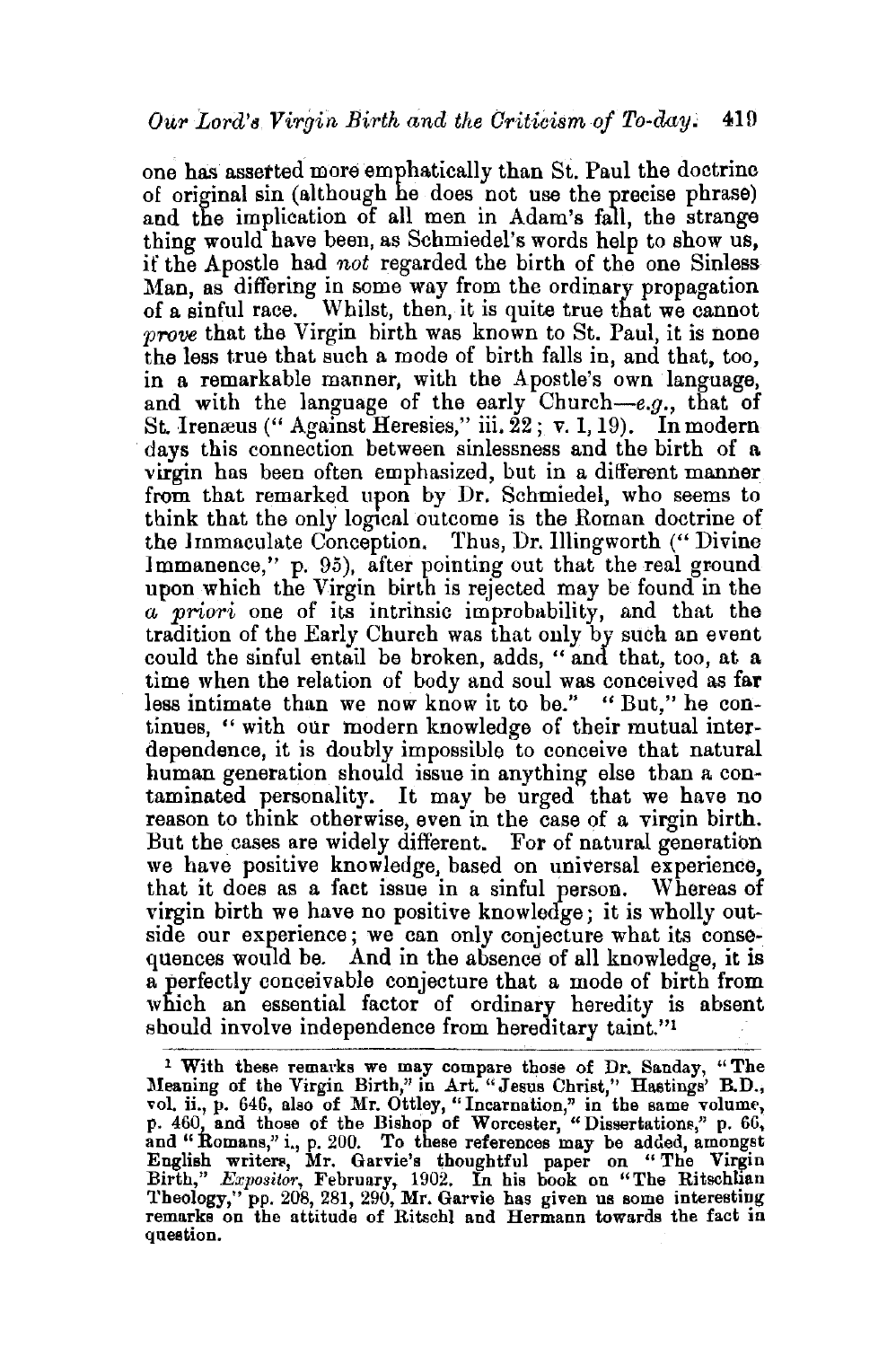## 420 *Our Lord's Virgin Birth and the Criticism of To-day.*

This is a very different thing, of course, from any notion that sexual intercourse is in itself sinful-a notion which in Dr. Schmiedel's opinion was at work in the elaboration of the theory of the Virgin birth, and in support of which he quotes Rev. XIV. 4.

But if this passage exalts virginity, there are two considerations to be noted : First, that such teaching is insisted upon to counterbalance, as it were, the sensuality and carnal sins which had eaten into the life of more than one of the Churches; and, secondly, that in Rev. xxi., xxii., the holy institution of marriage receives both recognition and consecration from the imagery employed (see "Century Bible," *in loco).* 

One other reason for the value attached by the Church to the doctrine in question may be best seen, in Schmiedel's judgment, in such a writer as Justin Martyr. This writer we are told, is concerned to show the points of comparison between all that was alleged of so-called sons of Zeus and Jesus, the true Son of God, and he argues from these comparisons that there is so much common ground between Christian and heathen belief. "Such arguments," urges Christian and heathen belief. Schmiedel, "show us to what a level Jesus can be (not raised, but) lowered by the doctrine of the Virgin birth." It is a strange conclusion to deduce from any Christian writer, but it is arrived at by insisting upon points of *comparison* to the almost entire exclusion of points of *contrast*; by forgetfulness of the fact that Justin is keenly alive to, whilst he strongly condemns, the grossness and license of the heathen mythology.

But quite apart from these and similar criticisms, the object of the precedmg pages has been to insist upon the evidence for the Virgin birth, and to show that no reasonable account can be given for a belief in that doctrine apart from its historical truth. It is not a pleasant or an encouraging task to look back upon chapters in the history of the Church, wherein men have endeavoured to transform the facts of the Creed into mere symbols for the expression of universal religious ideas.1 From this perversion, which is no new danger and no new discovery, our English Prayer-Book may guard and protect<br>us. In the Collect for Christmas Day we address God. Whose In the Collect for Christmas Day we address God, Whose only-begotten has taken our nature upon Him, and Who was born' of a pure Virgin. Here we have the statement of an historical fact ; yet it is no dead fact, but a fact possessing " the power of an endless life": "Grant that we, being regenerate and made Thy children by adoption and grace, may daily be renewed by Thy Holy Spirit." This is the spiritual truth. The historical fact is not forgotten, but it is the basis,

<sup>1</sup> See, *e.g,,* the remarks of Hagenbach, "Kirchengeschicbte," ii., p. 472.